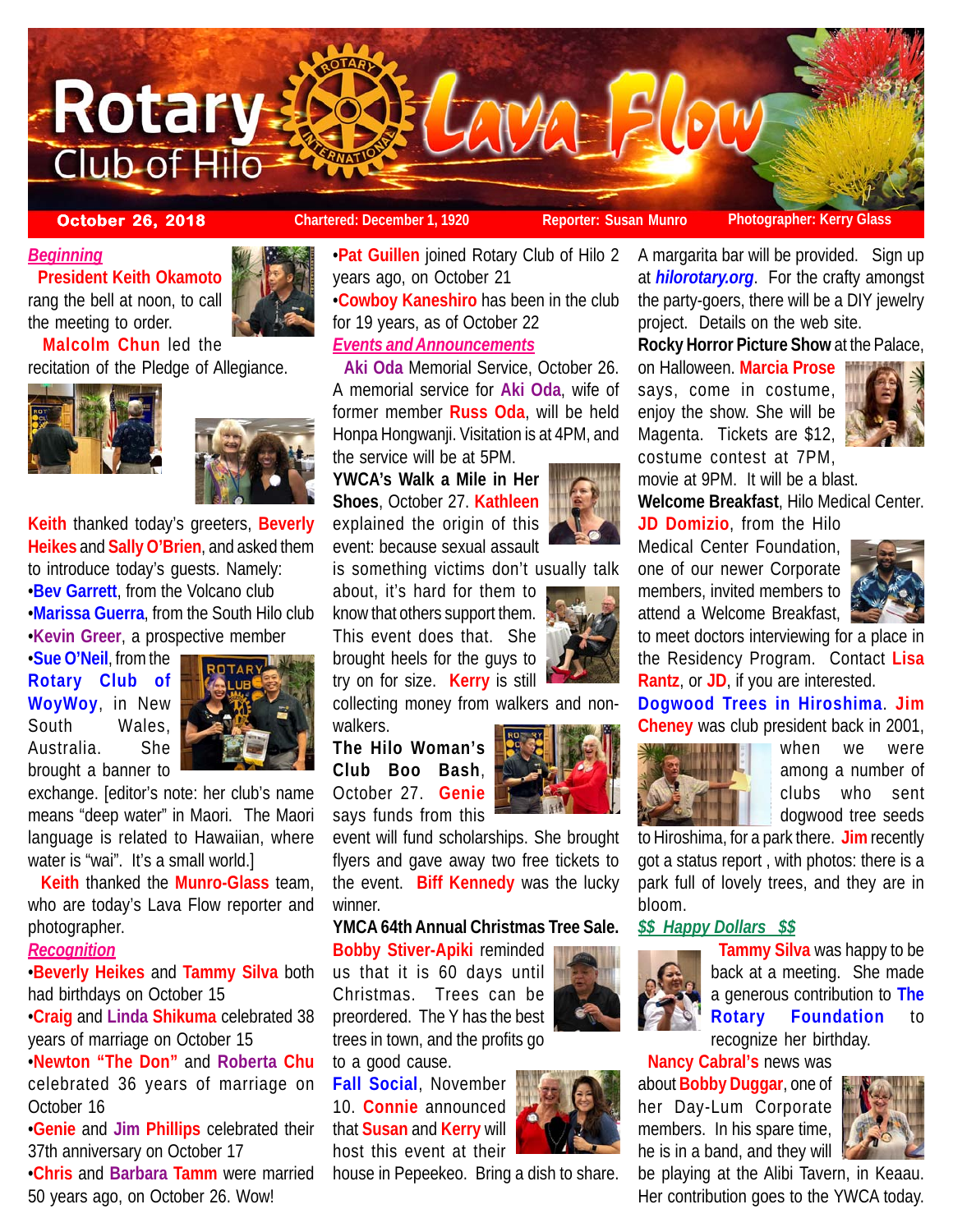## *Birthdays:*

**Maureen Poirier October 3 Chris Tamm** October 5 **Stan Fortuna** October 10 **Nancy Cabral October 12 Brittany Luna** October 13 **Beverly Heikes** October 15 **Tammy Silva** October 15 **Gerard Carter** October 26

#### *Club Anniversary:*

**Biff Kennedy** October 1, 1986 (32) **Randy Hart** October 1, 1989 (29) **Ron Dolan** October 4, 1991 (27) **Gene Tao** October 11, 1985 (33) **Treena Breyfogle** October 12, 2012 (6) **Alan Kusunoki** October 15, 1993 (25) **Dylan Shropshire** October 16, 2015 (3) **Patrick Guillen** October 21, 2016 (2) **Elle Lee** October 21, 2016 (2) **Cowboy Kaneshiro** October 22, 1999 (19)

## *Wedding Anniversary:*

**Malcolm & Cecilia Chun** October 12 (13) **Craig & Linda Shikuma** October 15 (38) **Newton & Roberta Chu October 16 (36) Genie & Jim Phillips** October 17 (1) **Chris & Barbara Tamm** October 26 (50) **Jim & Linda Kennedy October 27 (34)** 

#### *Announcements:*

**November 2 - Ken Miller, First Hawaiian Bank Asset Management November 9 -Office of Mauna Kea Management November 10 - Fall Social 3:00 - 7:00 pm 28-468 Sugar Mill Road November 14 - Board Meeting November 16 - Rotary Regular Meeting**

#### *Rotary Club of Hilo Board of Directors* **2018 – 2019:**

- President **Keith Okamoto**
- Past President **Steve Handy**
- President Elect **Anna Liu**
- Vice President **Mitch Dodo**
- 
- Co-Secretary **Treena Breyfogle**
- Co-Secretary **Jan Tanouye**
- Treasurer **Corey Kawamoto**
- Sergeant at Arms – **Genie Phillips**
- Rotary Foundations **Malcolm Chun**
- Membership **Connie Ichinose**
- Public Relations **Marcia Prose**
- International Service **Sally O'Brien**
- Community Service **Wally Wong** • Vocational Service – **Bobby Stivers-Apiki**
- Club Service **Kerry Glass**
- New Generations **Brittany Luna**
- Program Chair – **Mike Meyer**
- Attendance Chair **Judy Gibson**
- Lava Flow Chair **Susan Munro**
- Greeters **Cathy Gray**
- **Foundation Chairpersons:**
- Hilo Rotary Club Foundation **Tim Beatty**
- Hawaii Rotary YouthFoundation **Mitchell Dodo**
- Sunao WadaFoundation **Mitchell Dodo**

 **Wally Wong** announced that this year's Student Dictionary Distribution is complete. We gave dictionaries to 3rd graders in eight local schools. Contribution to the **Hilo Rotary Club Foundation**.



# **Danielle Bratton** is happy to announce



that the Salvation Army's resale store, Sally Shop on Kamehameha Avenue, will reopen on November 9. Contribution to the YWCA.

 **Pat Guillen**, UHH Athletic Director, is looking forward to a Vulcan game on Saturday. \$ to **TRF**.

**Steve Handy**, owner of all the local



Subway franchises, was happy to announce that Subway had given **\$7300** to the **Salvation Army for Puna Relief**. Additionally, he was pleased to report

that the **Latoka Fiji Rotary Club** has been able to provide 35 families with purified drinking water facilities. \$ to the YWCA.

 **Malcolm Chun**, our Foundations Director, had a brief presentation about how to log log on to *myrotary.org*. Call him if you need help. \$ to the YWCA.

 **Keith** also had a donation for the YWCA. (And not mentioned at the meeting, but on **Genie's** Sargent At Arms report:



contributions from former member **Cindy Boots** to both the **HRYF** and the **TRF**, mailed from her new home in Wisconsin. Thanks, **Cindy**!

We miss you.)

**The Happy Dollars** total (excluding the YWCA contributions) was **\$315**.

## *Today's Speaker*

**Lisa Miura**, the county's Real Property

Tax Administrator, was the day's speaker. Her subject was the proposal to increase education funding by increasing investment



property taxes. Although the proposal was removed from the November ballot a few days ago, **Lisa** felt that it was still important to discuss, since it is likely to be submitted again is some form when the state legislature reconvenes. Many people in county government are concerned that the current proposal was too vague, might affect renters adversely, and the money collected might not go towards improving our keiki's education. During the Q&A after



her presentation, an audience member pointed out that the DOE has not been audited since the 1970s.

## *The Closing Bell*

 **Sue O'Neil**, our visitor from Australia, led the recitation of the **Rotary 4-Way Test**. **President Keith** rang the bell, and the meeting was over.





**BE THE INSPIRATION**